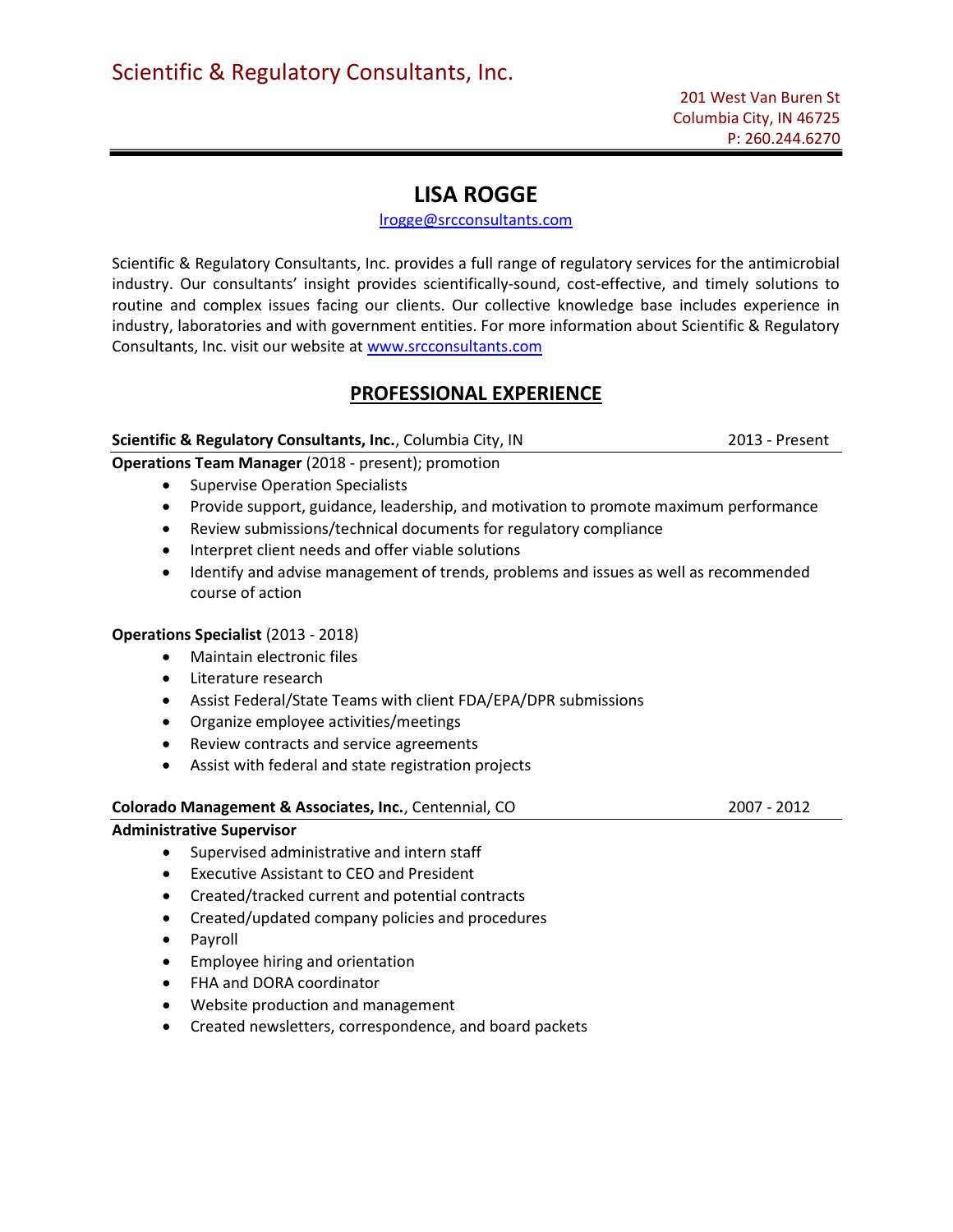# Executive Assistant

- Executive Assistant to CEO, President, and Vice President
- Employee Benefits administration
- Human Resources
- Payroll
- Scheduled international and domestic travel
- Organized customer appreciation events
- Tracked daily sales, shipments, and production costs

# CPA Offices, Littleton, CO 2000 - 2006

# Administrative Assistant/Office Manager

- Produced audit reports and tax returns
- Updated records and filing system
- General office duties

# Nebraska Surgery Center, Lincoln, NE 1999 - 2000

# Medical Transcriptionist/Coder/Medical Records

- Transcription
- Records maintenance
- Coding and billing
- Set up transcription and medical records departments
- General office duties (proofreading, meeting minutes, agendas, meeting packets)

# Pathology Medical Services, P.C., Lincoln, NE 1996 - 2000

# Medical Transcriptionist Secretary

- Transcription
- Scheduling
- Slide send outs

# **EDUCATION**

Professional Certificate, Human Resources Generalist, Rockhurst University Continuing Education Center, Inc.; 2015

Diploma, Medical Office Administration, Lincoln School of Commerce (now Kaplan University), Lincoln, NE; 1996

# CORPORATE PROFESSIONAL AFFILIATIONS

British Chemicals Association (BCA) (Formerly BACS) Center for Biocide Chemistries (CBC) Household & Commercial Products Association (HCPA) International Sanitary Supply Association (ISSA) Personal Care Products Council (PCPC)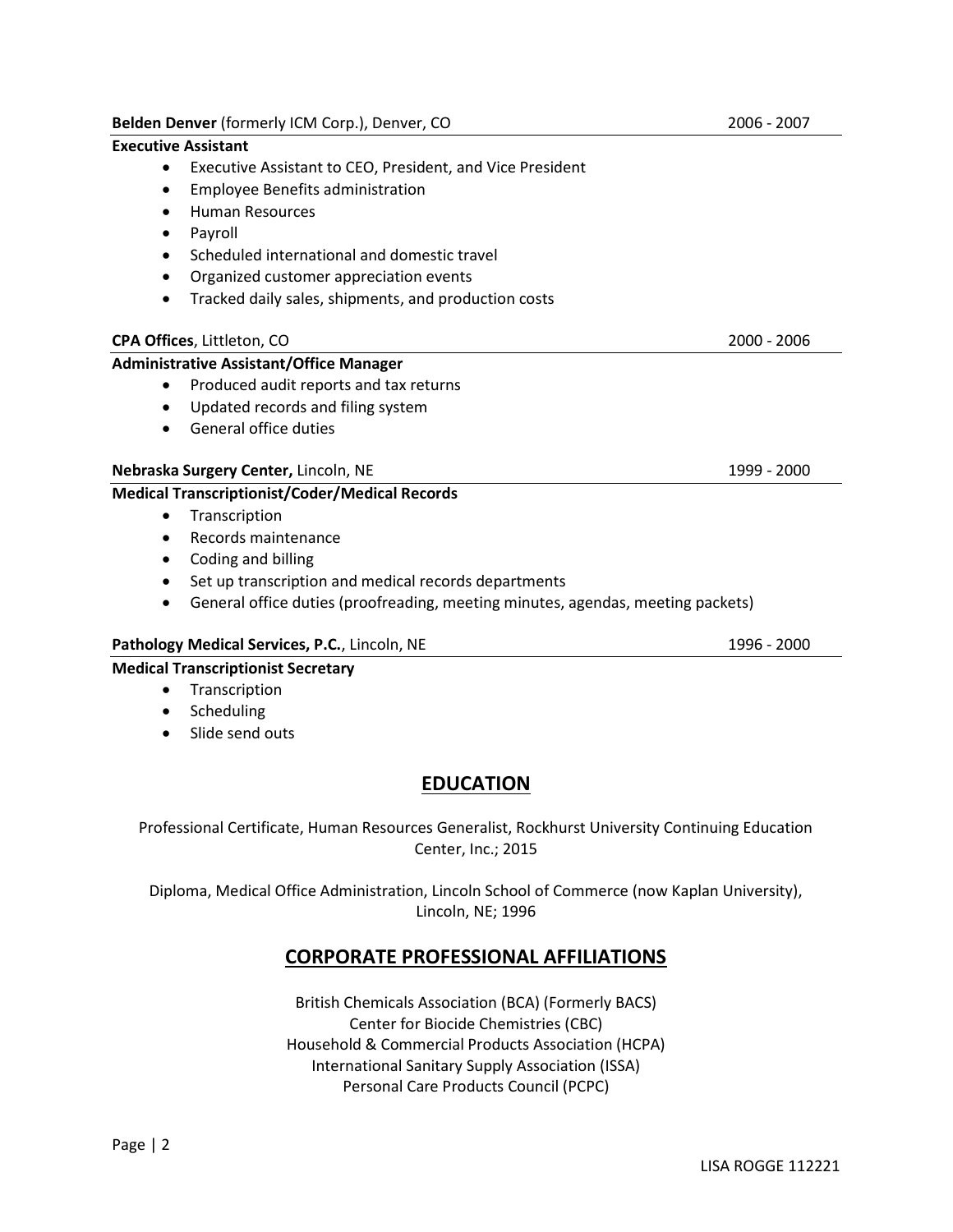# PROFESSIONAL DEVELOPMENT

#### U.S. Environmental Protection Agency (EPA)

Antimicrobial Data Requirements 40 CFR Part 158, Subpart W: Mammalian Toxicology Data Requirements for Antimicrobial Pesticides; 07/16 Environmental Fate & Transport; 08/16 Antimicrobials Used in Cooling Water Systems; 08/16 PRIA III Meeting; 03/14

#### American College of Toxicology

The Introduction and Application of GLP Regulations; 05/19

#### Aptera Software

Microsoft Experience Training; 09/13

# CEDIA University

 Introduction to Human Resources; 09/07 The Legal Side of Human Resources; 09/07

#### Compliance4All

 Validation and Use of Excel Spreadsheets in FDA Regulated Environments; 02/19 21 CFR Part 11 – Compliance for Electronic Records and Signatures; 04/17

ECG, Inc.

Convince Me: Persuasion and Negotiation Training; 08/18

# FDA News

Writing Effective SOPs; 04/17

# FOI Services

Good Manufacturing Practices; FDA's Current Priorities; 08/13

#### FX Conferences

e-Signatures – Legal and Regulatory Issues & Best Practices; 08/16

#### Gladieux Consulting

 Better Business Writing; Add Power to Your Words at Work; 05/18 Better Business Writing – Business Writing Fundamentals; 03/14 Better Business Writing; Skill Building; 08/13

# Global Leadership Network

Global Leadership Summit; 08/21, 08/20

# Indiana University – Purdue University – Fort Wayne (IPFW)

Professionalism and Etiquette for Business; 10/17

The Building Blocks of Effective Messages; 08/17